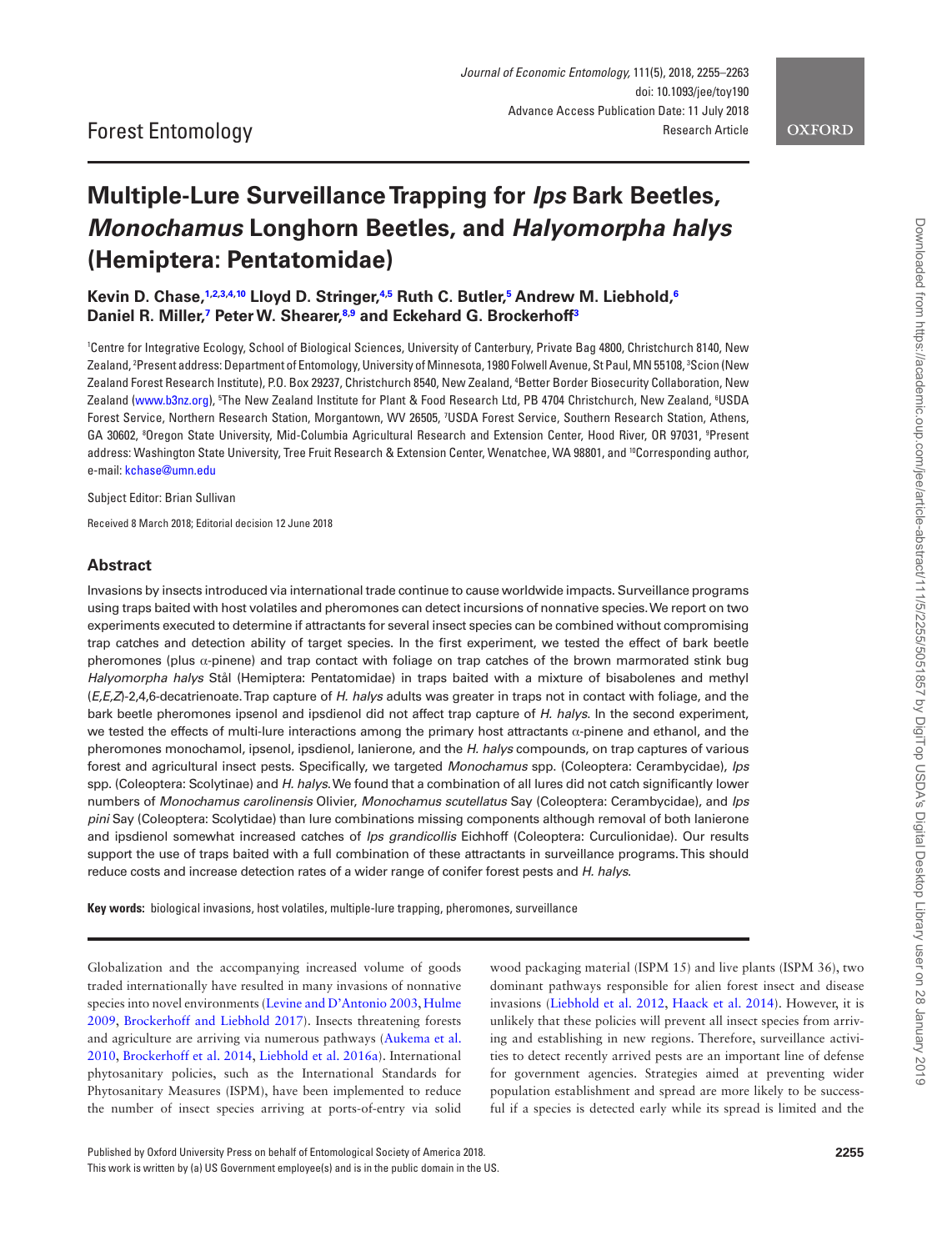populations are small ([Bogich et al. 2008,](#page-7-8) [Brockerhoff et al. 2010,](#page-7-9) [Rassati et al. 2015](#page-8-0), [Liebhold et al. 2016b](#page-8-1)).

Early detection of nonnative insects can be time and labor intensive, and expensive [\(Blackburn et al. 2016](#page-7-10)). However, the cost of not having a surveillance program outweighs the alternative ([Epanchin-](#page-7-11)[Niell et al. 2014\)](#page-7-11), and a diversified surveillance approach is optimal for detection ([Yemshanov et al. 2014](#page-8-2)). Insect traps baited with synthetic primary host plant attractants (e.g., kairomones) and secondary attractants (e.g., pheromones) are widely used in surveillance and detection programs [\(Schwalbe and Mastro 1988](#page-8-3), [Brockerhoff](#page-7-12)  [et al. 2006\)](#page-7-12). These typically target single species or species groups such as bark and ambrosia beetles. A growing body of evidence suggests that certain lure combinations can be used on the same trap for surveillance of multiple species, reducing costs of labor and materials without decreasing detection efficiency of individual target species due to interspecific disruption of responses ([Witzgall et al. 2010,](#page-8-4) [Wong et al. 2012,](#page-8-5) [Brockerhoff et al. 2013,](#page-7-13) [Rassati et al. 2014](#page-8-6)). While the multiple-lure technique has been investigated for species with similar life traits, very few studies have investigated the effects of attractants from different insect orders with differing life traits.

*Monochamus* spp. longhorned beetles (Coleoptera: Cerambycidae), *Ips* spp. bark beetles (Coleoptera: Curculionidae), and the brown marmorated stink bug (*Halyomorpha halys* Stål (Hemiptera: Pentatomidae)) are frequently intercepted at portsof-entry. *Monochamus* spp. are feared because some species vector the pine wood nematode *Bursaphelenchus xylophilus* (Steiner and Buhrer) Nickle, which causes substantial mortality of pines in northeast Asia and Western Europe [\(Dwinell 1997,](#page-7-14) [Mamiya 1988](#page-8-7), [Sousa](#page-8-8)  [et al. 2001\)](#page-8-8). Most *Ips* spp. are secondary pests that attack stressed, dead or dying trees, but some species can reach epidemic proportions in their native and invaded range when conditions are suitable (e.g., *Ips typographus* L. [Europe] and *Ips pini* Say (Coleoptera: Scolytidae) [North America]). For example, the five-spined engraver *Ips grandicollis* Eichhoff (Coleoptera: Curculionidae) was introduced to Australia where it causes extensive tree mortality in pine plantations [\(Morgan 1989\)](#page-8-9). *Halyomorpha halys*, native to Asia, invaded the United States and became a major agricultural pest of multiple economically important crops in a brief period of time [\(Leskey et al. 2012,](#page-7-15) [Bergmann et al. 2016\)](#page-7-16); *H. halys* is also established in mainland Europe and has been intercepted many times in Australia ([Commonwealth of Australia 2015](#page-7-17)) and New Zealand [\(MacLellan 2013](#page-8-10)). Many countries carry out surveillance for these pests because they have the potential for causing significant ecological and economic losses.

Here our aim was to determine if attractants could be combined for the surveillance of multiple species across taxa belonging to different families and orders without significantly reducing catches of one or more target species. We evaluated *Ips* spp., *Monochamus* spp., and *H. halys* pheromone lures (along with the monoterpene α-pinene and ethanol) for effects on trap captures of these insects in two different experiments. Specifically, we tested the hypothesis that there would be no significant difference in catches of the target species by combining the attractants.

## **Materials and Methods**

# <span id="page-1-0"></span>Experiment 1—Response of *H. halys* to Foliage and Bark Beetle Lures

We designed this experiment to test if bark beetle attractants interfered with captures of *H. halys*, and if trap captures of *H. halys* nymphs and adults increased when traps were in contact with foliage. The standard *H. halys* survey trap is a black pyramid trap with

a 'DEAD-INN' jar and funnel (AgBio, Westminster, CO) attached to the top. We used a modified intercept panel trap (Alpha Scents, West Linn, OR), typically used to capture bark and wood-boring insects, with a 'DEAD-INN' jar and funnel attached to the top of the panel trap [\(Fig. 1](#page-1-0)) to collect *H. halys.* The collection jar at the top of the trap contained a 5-cm insecticidal (dichlorvos) kill strip (Hercon Vaportape II, Aberdeen Road Co., Emigsville, PA) which was replaced monthly. The collecting cup at the bottom of the trap contained soapy water (1 ml of unscented dish soap [Ultra Pure Clear, Colgate-Palmolive Co., New York, NY] per liter of water) as a drowning solution and was replaced weekly when the traps were serviced. Traps were spaced ~14 m apart. This experiment took place within a 1.5 ha abandoned hazelnut (*Corylus avellana* L.) orchard in Tualatin, Oregon (45°23′ N, 122°47′W) during October and November 2013. The perimeter of the orchard consisted of deciduous and coniferous trees. We installed all traps on hazelnut trees so that they were either in contact with tree foliage or at the end of the limb where traps hung in open space not in contact with tree foliage.

Compounds to attract the brown marmorated stink bug (*H. halys*) (combination #20 from a USDA patent application ([Khrimian et al.](#page-7-18)  [2014a](#page-7-18)), comprising a mix of 21% *cis*-epoxybisabolenols, 41% *trans*-epoxybisabolenols, and 37% 1,2,10,11-diepoxybisabolan-3-ol dispensed from a green plastic sachet, USDA, Kearneysville, WV) [\(Khrimian et al. 2014b](#page-7-19)) were combined with a separate grey septum containing methyl (*E,E,Z*)-2,4,6-decatrienoate (MDT, Alpha Scents, West Linn, OR). MDT is known as the pheromone of *Plautia stali* Scott (Hemiptera: Pentatomidae) and has been confirmed to act as a synergist, enhancing the attraction of *H. halys* [\(Weber et al. 2014](#page-8-11)).



**Fig. 1.** Modified panel trap (Alpha Scents, Inc. West Linn, OR) with a 'DEAD-INN' collection jar and funnel (sourced from AgBio, Westminster, CO) attached to the top of the panel trap (Photo credit: Peter Shearer Washington State University).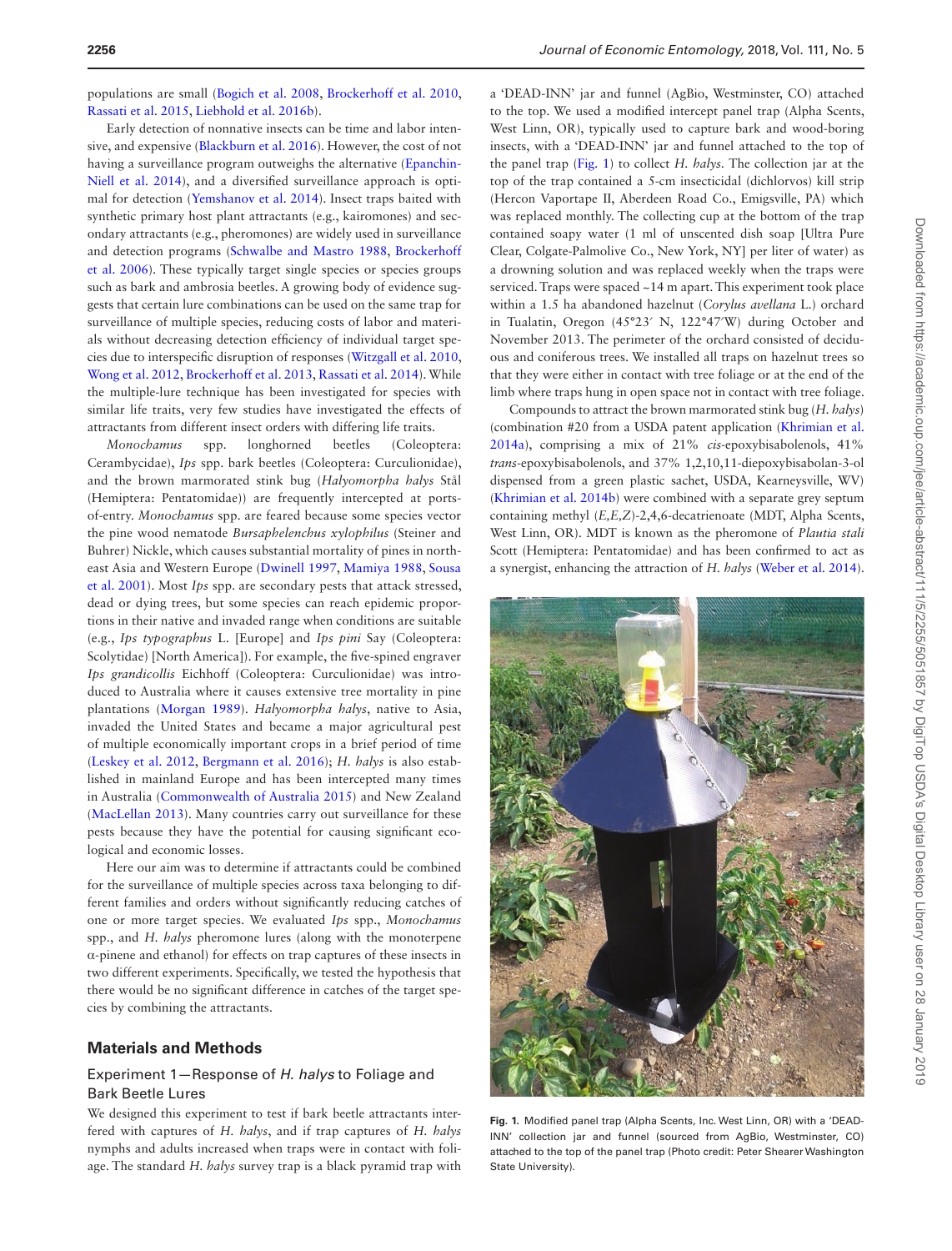For the remainder of this manuscript, we refer to the combination of these two lures as the brown marmorated stink bug attractant or 'MSB'. To determine if attractants for key bark beetle and longhorn beetle species affected *H. halys* trap capture, some traps were baited with both the MSB attractants plus a three component bark beetle lure consisting of α-pinene (99.6%), racemic ipsdienol (2-methyl-6-methylene-2,7-octadien-4-ol; 0.2%), and racemic ipsenol (2-methyl-6-methylene-7-octen-4-ol; 0.2%) (Alpha Scents, West Linn, OR). Bark beetle attractants were released from either polyethylene bottles or bubblecaps and were placed in the middle of the panel trap. The MDT lures were replaced after 4 wk, and the #20 lures were replaced every 2 wk. The bark beetle lures were not replaced during this experiment. The *H. halys* attractant was placed in the 'DEAD-INN' jar. We checked traps weekly for 8 wk. Traps with either lure combination were deployed either inside the tree canopy directly touching foliage and limbs or suspended outside the canopy (not directly in contact with any plant parts) from a 6-mm-diameter nylon cord fastened to a tree limb. The tops of the suspended traps were approximately 2.4 m above ground level. The rationale for how traps were deployed pertains to recommendations for using panel traps for monitoring beetles (traps should be placed in line-of-sight from potential sources of beetles and not obscured by vegetation; [USDA-APHIS 2011\)](#page-8-12) or for deploying *H. halys* traps in trees (arboreal traps should touch plant parts to facilitate *H. halys* movement into traps) [\(Khrimian et al. 2008\)](#page-7-20). There were 10 replicates of the four treatment combinations (foliage and lure treatments), with one randomly assigned combination per tree, and transects of four trees forming one replicate in a randomized complete block design.

# Experiment 2—Responses of Cerambycidae, Curculionidae: Scolytinae, to Lure Combinations That Included the *H. halys* Lure

We evaluated the attraction of target insects to traps baited with various combinations of components [\(Table 1](#page-2-0)). α-Pinene and ethanol ('AE') are host-produced primary attractants that are broadly attractive to many bark and wood boring beetles, especially those attacking Pinaceae [\(Miller 2006](#page-8-13), [Miller and Rabaglia 2009\)](#page-8-14). They enhance captures of many bark and wood-boring beetles to traps baited with pheromones [\(Hanks et al. 2012;](#page-7-21) [Miller et al. 2013a,](#page-8-15) [2015a](#page-8-16),b). Monochamol ('M'; 2-undecyloxy-1-ethanol), identified as a pheromone for *Monochamus galloprovincialis* Olivier [\(Pajares](#page-8-17) 

[et al. 2010\)](#page-8-17), *M. alternatus* Hope [\(Teale et al. 2011](#page-8-18)), *Monochamus scutellatus* Say (Coleoptera: Cerambycidae) ([Fierke et al. 2012](#page-7-22)), *Monochamus carolinensis* Olivier ([Allison et al. 2012](#page-6-0)), *Monochamus titillator* Fabricius [\(Allison et al. 2012](#page-6-0)), and *Monochamus sutor* L. ([Pajares et al. 2013\)](#page-8-19), has been used to trap *Monochamus* spp. longhorned beetles [\(Macias-Samano et al. 2012,](#page-8-20) [Miller et al. 2016,](#page-8-21) [Skabeikis et al. 2016](#page-8-22)). Ipsenol ('I') attracts *I. grandicollis* [\(Allison](#page-6-0)  [et al. 2012\)](#page-6-0) whereas racemic ipsdienol attracts *I. pini* [\(Lanier et al](#page-7-23)  [1972](#page-7-23), [Teale and Lanier 1991](#page-8-23), [Seybold et al. 1992](#page-8-24), [Miller et al. 1997](#page-8-25)). Lanierone (2-hydroxy-4,4,6-trimethyl-2,5-cyclohexadien-1-one) synergizes attraction of *I. pini* to traps baited with ipsdienol ([Teale](#page-8-26)  [et al. 1991;](#page-8-26) [Miller et al. 1997](#page-8-25), [2003](#page-8-27)) and appears to mitigate repellent effects from ipsenol on *I. pini* [\(Miller et al. 2005\)](#page-8-28). In this study, lanierone and ipsdienol devices were always deployed in combination ('LI'). Using morphological characteristics, we were able to distinguish the sex for all *M. scutellatus* [\(Yanega 1996](#page-8-29)) and *I. pini* [\(Wood 1982\)](#page-8-30) captured in the study.

We considered traps with only the MSB lure as controls for contrasts with beetle-targeting lures because no interactions between target beetle species and *H. halys* are known. All lures for this experiment were obtained from Synergy Semiochemicals Corp. (Burnaby BC, Canada), except for the MSB lure components, which were from AlphaScents (Portland, OR).

This experiment was conducted across six sites in Greene County, PA, during 4 wk between May and June 2014 [\(Table 2\)](#page-3-0). All target insects were native to this region except for *H. halys*, which is native to northeast Asia. Traps were placed in stands of planted white pine, *Pinus strobus* L., mixed with deciduous trees or adjacent to deciduous forest and open farmland. At all sites, broadleaved trees were present less than 100 m from any of the traps. The selection of sites with both pines and broadleaved trees was done to ensure the presence of host trees and habitat for both pine-feeding beetles and presumably *H. halys*, respectively. Because the physical structure of the trap can also affect trap capture rates ([Dodds et al. 2010](#page-7-24), [2015](#page-7-25)), we used two types of traps for insect sampling: 1) a modified intercept panel trap ([Fig. 1\)](#page-1-0); and [2\)](#page-4-0) a standard 12-unit funnel trap (Synergy Semiochemicals Corp). A kill strip (Hercon Vaportape II Insecticidal Strips, Great Lakes IPM. Vestaburg, MI) was placed in the top jar of the modified panel trap to prevent insect escape, and the bottom wet cup of both traps was filled with diluted propylene glycol (Prestone Low Tox Antifreeze, Prestone Products Corp., Danbury, CT) to reduce insect escape and predation.

| Blends tested                                 |              |              |   |   |                |              |              |              |              |              |                                                        |
|-----------------------------------------------|--------------|--------------|---|---|----------------|--------------|--------------|--------------|--------------|--------------|--------------------------------------------------------|
| Lures                                         | Abbreviation |              | 2 | 3 | $\overline{4}$ | .5           | 6            |              | 8            | 9            | Release rate                                           |
| $\alpha$ -pinene & ethanol                    | AE           | $\checkmark$ | ✓ | ✓ | ✓              | $\checkmark$ | √            |              | √            | ✓            | 150 mg per day @ 20°C/10 mg per<br>day @ 20°C          |
| Ipsenol                                       |              |              |   |   |                |              | $\checkmark$ |              | $\checkmark$ | $\checkmark$ | 1.4 mg per day @ $25^{\circ}$ C                        |
| Lanierone & ipsdienol                         | LI           |              |   |   | ✓              |              | $\checkmark$ |              | √            | $\checkmark$ | $\sim 0.02$ mg per day @ 20°C/0.7 mg<br>per day @ 25°C |
| Monochamol                                    | М            |              |   |   |                |              | $\checkmark$ |              | ✓            | $\checkmark$ | 0.75 mg per day @ 20°C                                 |
| Multi-component H. halys<br>lure <sup>a</sup> | <b>MSB</b>   |              |   |   |                |              |              |              |              | $\checkmark$ | unknown                                                |
| Panel trap                                    | P            | $\checkmark$ |   |   |                |              | $\checkmark$ | $\checkmark$ | $\checkmark$ |              |                                                        |
| Funnel trap                                   | F            |              |   |   |                |              |              |              |              | $\checkmark$ |                                                        |

<span id="page-2-0"></span>**Table 1.** Lure combinations assessed for the effects on catches of *Monochamus* spp. *Ips* spp. and *Halyomorpha halys* in Greene County, Pennsylvania (experiment 2)

All lures were placed on panel traps except for the funnel trap with the full lure combination.

*a* Comprised a mix of 21% cis-epoxybisabolenols, 41% trans- epoxybisabolenols and 37% 1,2,10,11-diepoxybisabolan-3-ol represented by 16 stereoisomers (USDA patent appl., combination #20) with methyl (E,E,Z)-2,4,6-decatrienoate (MDT).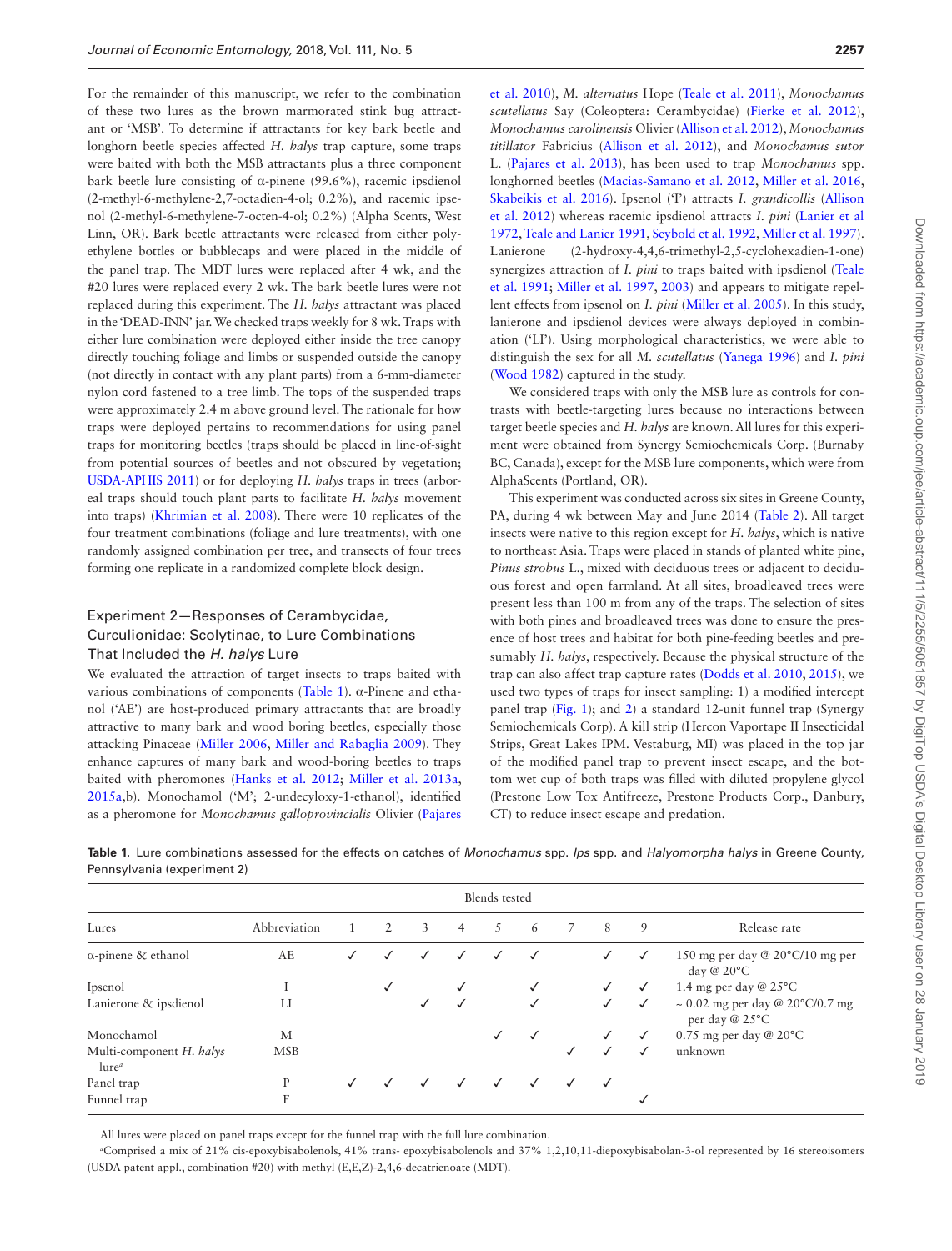<span id="page-3-0"></span>**Table 2.** Six study sites used for experiment 2

| <b>Site</b>    | Coordinates           | Elevation       |  |
|----------------|-----------------------|-----------------|--|
| $\overline{A}$ | 39°43'25"N, 80°3'35"W | $320 \text{ m}$ |  |
| B              | 39°46'50"N, 80°8'54"W | 340 m           |  |
| C              | 39°45'26"N, 80°7'46"W | 330 m           |  |
| D              | 39°49'13"N, 80°3'2"W  | 310 m           |  |
| E              | 39°49′7″N, 80°2′51″W  | 325 m           |  |
| F              | 39°49'9"N, 80°5'29"W  | 335 m           |  |

There were a total of nine lure/trap type combinations used in the study ([Table 1](#page-2-0)). All traps were separated by a distance of  $\geq 20$ m and hung (with rope) on twine strung between two trees at a height of approximately 1.5 m. Traps were placed as far away from the base of the tree and ground vegetation as possible. Traps were checked every 6–8 d, with every trap checked a total of four times each, and all insects removed at each check. The trial was laid out as a Latinized resolvable block design with one complete replicate in a linear transect at each site, and three blocks of three traps per transect ([John and Williams 1995\)](#page-7-26). The designs were constructed with CycDesign ([CycSoftware 2009](#page-7-27)), and was chosen to ensure even distribution of treatments along the transects across sites.

#### Statistical Analysis

All analyses were carried out using GenStat [\(GenStat Committee](#page-7-28)  [2014](#page-7-28)). For *H. halys* in experiment 1 and each species of interest in experiment 2, we summed trap catches across all collections. These were analyzed with a hierarchical generalized linear modeling approach (HGLM, [Lee et al. 2006](#page-7-29)) which extends the standard generalized linear model [\(McCullagh and Nelder 1989\)](#page-8-31) to allow inclusion of random effects, in addition to fixed effects. The counts were analyzed with a Poisson distribution for the fixed effects (treatments, and contrasts between particular treatments), and a gamma distribution for random effects (replicates for experiment 1; sites, position within sites for experiment 2). Both fixed and random effects were fitted with a logarithmic link. Thus, assessment of treatment effects is an assessment of multiplicative changes in catch between treatments.

The importance of random effects was assessed by a chi-square test of the change in deviance on dropping the term, as implemented in GenStat's HGRTEST procedure ([VSN International Ltd 2015](#page-8-32)). Only significant random effects were retained in the final analyses. Fixed effects, including specific contrasts between the treatments, were assessed similarly to random effects, using GenStat's HGFTEST procedure. Because the chi-square test in mixed models can be too liberal ([Kenward and Roger 1997](#page-7-30)), the calculated chi-square statistic was assessed as an *F*-statistic, using the residual degrees of freedom as the denominator degrees of freedom. Results are presented as mean catch/trap with associated 95% confidence limits, which were obtained on the link (logarithmic) scale and back-transformed for presentation. Note that the upper confidence limit for a mean of 0 cannot be easily obtained, so is not provided.

#### **Results**

## Experiment 1—*H. halys* Response to Foliage and Bark Beetle Lures

We captured 181 immature *H. halys* and 623 adult *H. halys* in this experiment. More than twice as many *H. halys* adults were captured in traps suspended in open space  $(n = 428)$  than in traps in contact with tree foliage (*n* = 195) ( $F_{1,27}$  = 13.24, *P* = 0.001),

but no difference was observed for *H. halys* nymphs  $(F_{1,27} = 0.02,$  $P = 0.885$ ) ([Fig. 2](#page-4-0)). The addition of  $\alpha$ -pinene, ipsenol, and ipsdienol did not interfere with trap captures of *H. halys* adults  $(F_{1,27} = 0.06,$ *P* = 0.810 for the main effect and  $F_{1,27}$  = 0.54, *P* = 0.451 for the interaction with position) or nymphs  $(F_{1,27} = 1.27, P = 0.253$  for the main effect and  $F_{1,27} = 3.20$ ,  $P = 0.085$  for the interaction with trap position) ([Fig. 2\)](#page-4-0). No bark beetles were captured during this survey.

# Experiment 2—Responses of Cerambycidae, Curculionidae: Scolytinae, to Lure Combinations That Included the *H. halys* Lure

We captured *M. scutellatus*, *M. carolinensis*, *I. pini*, and *I. grandicollis* in numbers sufficient to conduct statistical analyses (i.e., species with a mean total per trap >1)*. Halyomorpha halys* was captured in insufficient numbers to allow for meaningful statistical analysis. Estimated mean catches per trap based on hierarchical GLM are in Supp. Table S1 and for raw means of all species in [Supp. Table S2.](http://academic.oup.com/jee/article-lookup/doi/10.1093/jee/toy190#supplementary-data)

## Catches of *M. scutellatus*

We captured a total of 380 *M. scutellatus,* of which 179 (47%) were female and 201 (53%) were male. The greatest total numbers of both sexes were captured when either panel traps (23% of total trap capture) or funnel traps (28% of total trap capture) contained a combination of all lures ([Fig. 3a](#page-4-1) and b). However, no difference was observed between traps containing all lures and traps without MSB, indicating this lure does not affect trap capture of *M. scutellatus*. Similar numbers of males were captured with the two full combination lures for both trap types (10 per panel trap, 8 per funnel trap;  $F_{1,35} = 1.63$ ;  $P = 0.209$ ), but more females were captured in funnel traps than in panel traps with full lures (7 per panel trap, 12 per funnel trap;  $F_{1,32} = 15.54$ ;  $P \le$ 0.001). The combination bark beetle lure (I+LI) increased catches of both females (1.4/trap;  $F_{1,32} = 39.34$ ;  $P < 0.001$ ) and males (4.6) per trap;  $F_{1,35} = 34.82$ ;  $P < 0.001$ ) of *M. scutellatus* over catches with AE alone (0 per trap). The I+AE combination captured more *M. scutellatus* than the LI+AE treatment ( $F_{1,35} = 10.93$ ,  $P = 0.002$ ) for males;  $F_{1,32} = 5.30$ ,  $P = 0.028$  for females). The MSB lure was not attractive to *M. scutellatus* on its own and had no effect on trap capture in panel traps ( $F_{1,35} = 2.85$ ,  $P = 0.101$  for males;  $F_{1,32}$ < 0.1; *P* > 0.99 for females) when added to the combination of all other components.

#### Catches of *Monochamus carolinensis*

We captured a total of 116 *M. carolinensis*. Increases in *M. carolinensis* trap captures occurred when I  $(F_{1,36} = 33.25)$ ; *P* < 0.001) or LI ( $F_{1.36}$  = 16.86; *P* < 0.001) was added to AE [\(Fig. 3c\)](#page-4-1). Catches were higher for traps baited with AE+I compared to traps with the lures AE+LI (1.1 per trap cf. 0.4 per trap;  $F_{1,36}$  = 5.96; *P* = 0.020). Adding M to AE+I+LI doubled the number of *M. carolinensis* captured (3.5 per trap cf. 1.4 per trap;  $F_{1,36}$  = 9.30; *P* = 0.004). Funnel traps baited with all lures captured more *M. carolinensis* (38% of total trap capture) than panel traps with all lures (6.8 per trap cf. 4.0;  $F_{1,36} = 5.21$ ;  $P = 0.028$ ) [\(Fig. 3c\)](#page-4-1). The addition of the MSB lure to the beetle attractants had no effect on *M. carolinensis* trap captures in panel traps (4 per trap with the MSB lure cf. 3.5 per trap without;  $F_{1,36}$  < 0.1;  $P > 0.99$ ), indicating the MSB lure had neither a negative nor a positive effect on catches of *M. carolinensis*. We captured no *M. carolinensis* in traps containing only AE or the MSB lure.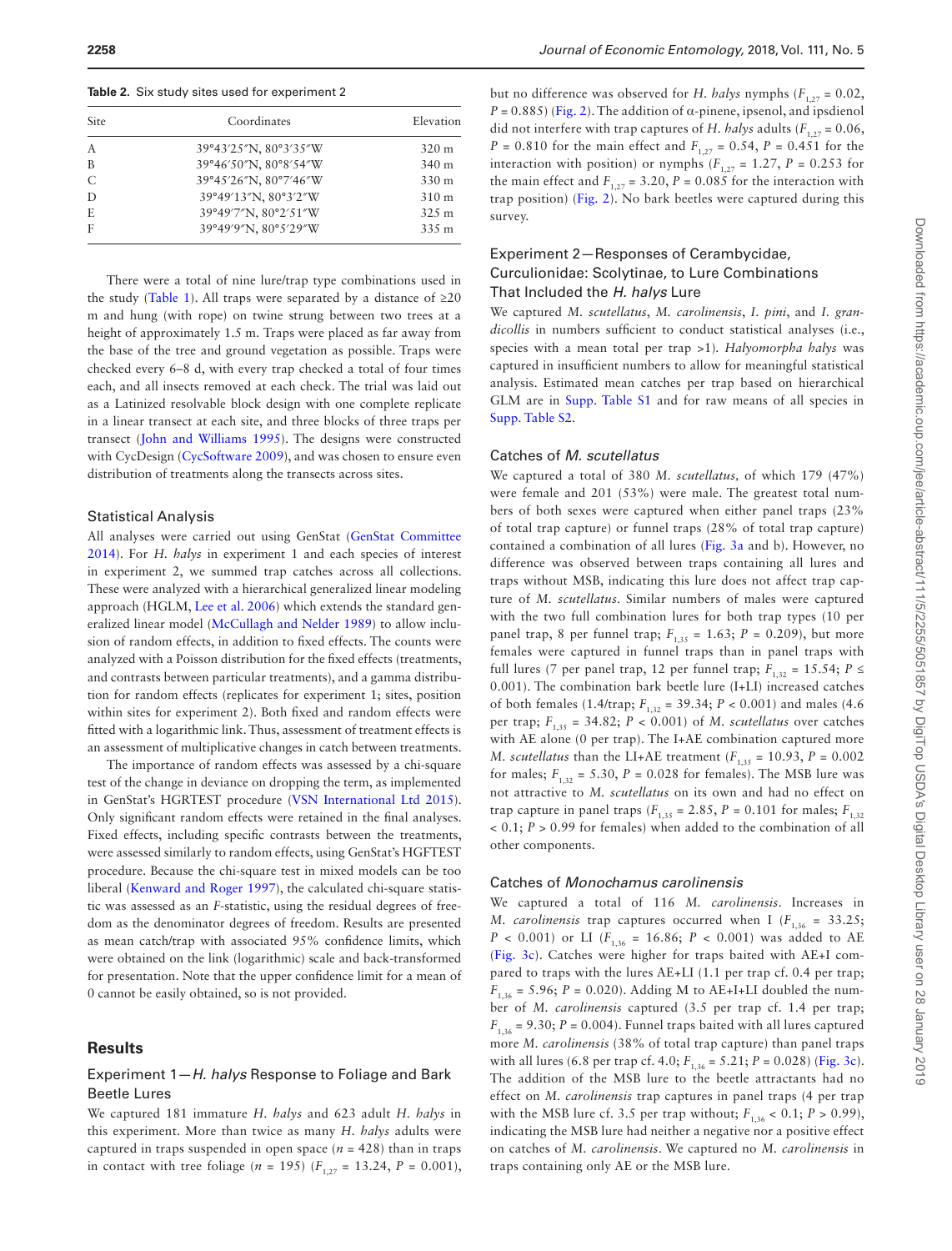

<span id="page-4-0"></span>**Fig. 2.** Estimated mean trap capture (based on a hierarchical generalized linear model) of *Halyomorpha halys* adults and nymphs in modified panel traps. Traps were baited with the MSB lure (bisaboladienols & MDT; see text) with or without a blended bark beetle lure (see text) and either touching or not touching foliage. Error bars show 95% confidence limits.



<span id="page-4-1"></span>**Fig. 3.** Estimated mean trap capture (based on a hierarchical generalized linear model) of *Monochamus scutellatus* (male [a] and female [b]) and *M. carolinensis* (c) per trap baited with each combination of lures. Trap types: P, panel trap; F funnel trap. Lures: AE, α-pinene/ethanol; M, monochamol; LI, lanierone/ ipsdienol; I, ipsenol; MSB, *H. halys* attractant. See [Table 1](#page-2-0) for more explanation of the lure codes. Error bars show 95% confidence limits.

## Catches of *I. pini*

We captured 2,416 *I. pini*, of which 1,514 (63%) were female and 902 (37%) were male. When all lures were present, catches of *I. pini* females were about 25% lower in funnel traps than in panel traps ( $F_{1,34}$  = 4.49;  $P = 0.041$ ; catches of 62/panel trap cf. 47/funnel trap) whereas catches of *I. pini* males were 60% greater in funnel traps than in panel traps  $(F_{1,33} = 11.31; P = 0.002)$  [\(Fig. 4a](#page-5-0) and [b](#page-5-0)). Trap captures of females and males increased significantly when the *I. pini* pheromones LI were added to either AE alone (males:  $F_{1,33} = 91.31; P < 0.001;$  females  $F_{1,34} = 69.43; P < 0.001$ , or AE+I (males:  $F_{1,33}$  = 99.28;  $P < 0.001$ ; females:  $F_{1,34}$  = 69.68;  $P < 0.001$ ) [\(Fig. 4a](#page-5-0) and [b](#page-5-0)). The addition of M to the combination of AE+I+LI approximately halved trap captures for both female  $(F_{1,34} = 14.31;$ 

*P* < 0.001) and male ( $F_{1,33}$  = 25.80; *P* < 0.001) *I. pini*. We captured no *I. pini* with the lure combination of AE+M or with the MSB lure alone.

## Catches of *I. grandicollis*

We captured 467 *I. grandicollis*. Traps baited with AE+I captured more *I. grandicollis* (44% of total trap capture) than traps with any other treatment ( $F_{1,33}$  from 69.2 to 141;  $P < 0.001$  for each comparison) ([Fig. 4c](#page-5-0)). Among the other treatments, the highest catches occurred in funnel traps with the full lure combination and with the I+LI+AE combination (both 10.7 per trap), followed by the full lure combination in the panel trap and the combination of I+LI+AE+M (7.6 and 7.3 per trap) ([Fig. 4c](#page-5-0)). No *I. grandicollis* were captured in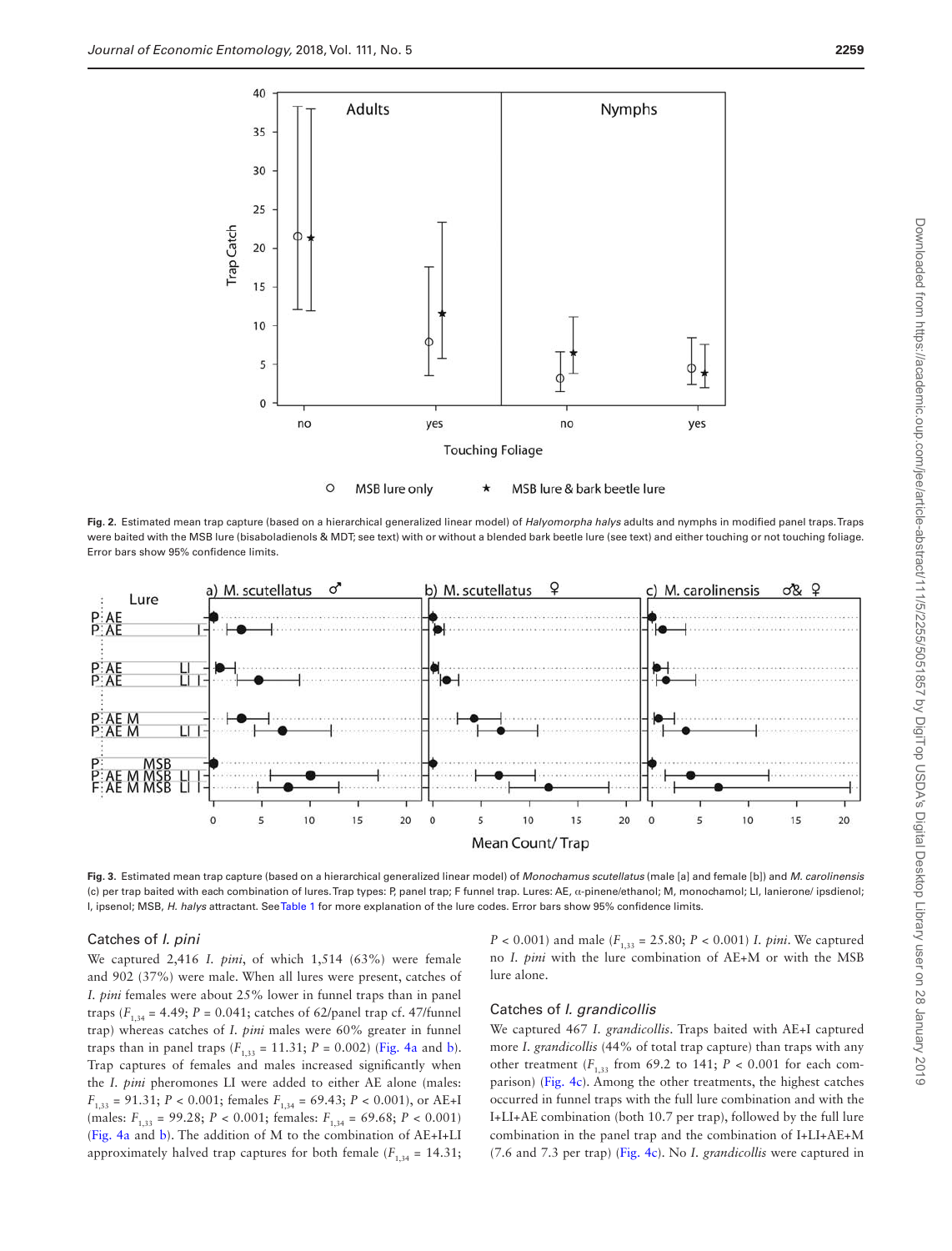

<span id="page-5-0"></span>**Fig. 4.** Estimated mean trap capture (based on a hierarchical generalized linear model) of *Ips pini* (male [a] and female [b]) and *I. grandicollis* (c) per trap baited with each combination of lures. Trap types: P, panel trap; F funnel trap. Lures: AE, α-pinene/ethanol; M, monochamol; LI, lanierone/ipsdienol; I, ipsenol; MSB, Bisaboladienols & MDT. See [Table 1](#page-2-0) for more explanation of the lure codes. Error bars show 95% confidence limits.

traps containing only the MSB lure, and the addition of the MSB lure to the full combination of lures had no negative effect on trap capture  $(F_{1,33} < 0.1; P > 0.99$  for both funnel and panel traps).

## Catches of *H. halys*

We captured only 17 *H. halys* during this experiment. Most were trapped in the funnel traps with all lures (1.5 per trap; nine total insects trapped in six traps) [\(Supp. Table S1\)](http://academic.oup.com/jee/article-lookup/doi/10.1093/jee/toy190#supplementary-data).

# **Discussion**

We found that *H. halys* trap captures were not affected by the addition of bark beetle pheromones (experiment 1), and *Ips* spp. and *Monochamus* spp. trap captures were not affected by the addition of the *H. halys* attractants bisaboladienols and methyl (*E,E,Z*)-2,4,6-decatrienoate (the MSB lure) (experiment 2). Agencies concerned with detecting *H. halys* could add the MSB lure to any existing surveillance programs targeting the beetle species tested here. These results suggest that agencies could reduce the total number of traps deployed in a multi-species surveillance program, therefore reducing costs while not decreasing the likelihood of trapping and detecting new incursions of the species targeted here.

Both *M. scutellatus* and *M. carolinensis* appear to be opportunistic species that respond to a variety of beetle pheromones and primary attractants that indicate recently killed trees suitable for colonization. Our findings conformed to those of [Miller et al.](#page-8-21)  [\(2016\)](#page-8-21) for *M. carolinensis*, although they found that adding ipsenol to monochamol did not increase capture of *M. scutellatus*. However, the addition of bark beetle pheromones increased trap capture of *M. carolinensis*. Another study by [Macias-Samano et al.](#page-8-20)  [\(2012\)](#page-8-20) showed that captures of *M. scutellatus* in traps baited with α-pinene, ethanol, ipsenol, and ipsdienol were no different from trap captures in traps baited with just α-pinene and ethanol. [Allison et al.](#page-6-1)  [\(2013\)](#page-6-1) found that *M. carolinensis* trap captures were highest when ipsenol, ipsdienol, and *cis-*verbenol were used together. The pheromone *cis*-verbenol, which is produced by various species of bark beetles, was found to increase catches of *M. scutellatus* ([de Groot](#page-7-31)  [and Nott 2004\)](#page-7-31). In the current study, the addition of bark beetle pheromones, especially ipsenol, always increased trap captures of both *Monochamus* spp.

Attraction of *Monochamus* spp. outside of North America to bark beetle pheromones differs among species and regions. In Spain, Sweden, and Austria, the greatest number of *M. sutor* were captured when ipsenol was paired with monochamol [\(Pajares et al. 2017](#page-8-33)). In China, *M. alternatus* is attracted to monochamol in combination with ethanol and  $\alpha$ -pinene [\(Teale et al. 2011](#page-8-18)), but it is not attracted to ipsenol or ipsdienol ([Fan et al. 2010](#page-7-32)). *M. galloprovincialis* trap catches were highest in Spain and Italy when ipsenol, α-pinene, 2-methyl-3-buten-2-ol, and monochamol were combined [\(Pajares](#page-8-17)  [et al. 2010](#page-8-17), [Rassati et al. 2012\)](#page-8-34). For all surveillance programs aimed at detecting *Monochamus* spp., it appears that combining the bark beetle lures ipsenol and ipsdienol with the combination of monoterpenes and monochamol provides the best opportunity to detect these insects.

Unlike *Monochamus* spp., which were captured in traps baited with bark beetle pheromones, *I. grandicollis* and *I. pini* responded to traps only when their own pheromones were present [\(Fig. 4](#page-5-0)). These results are consistent with field experiments conducted by [Erbilgin and Raffa \(2001\)](#page-7-33), who showed that *I. pini* and *I. grandicollis* avoided each other when adult beetles were introduced to billets infested with the competitor. [Miller et al. \(2005\)](#page-8-28) also showed *I. grandicollis* was not attracted to traps baited with lanierone and ipsdienol, and *I. pini* was not attracted to traps baited with ipsenol.

Various combinations of ipsenol with primary and secondary compounds affect trap captures of *I. grandicollis* in different ways. In the southeastern United States, *I. grandicollis* is not attracted to ethanol alone but is attracted to α-pinene. However, ethanol did not decrease trap catches when paired with α-pinene ([Miller and](#page-8-14)  [Rabaglia 2009](#page-8-14)). Also in the southeastern United States, *I. grandicollis* was much more attracted to the combination of ipsenol and ipsdienol than to the combination of ethanol and α-pinene, and these primary attractants had a negative effect when paired with the pheromones [\(Miller et al. 2011](#page-8-35)). When primary attractants were not included, [Miller et al. \(2005\)](#page-8-28) found that trap captures were not negatively affected by the addition of lanierone and ipsdienol to ipsenol in the southeastern United States. [Allison et al. \(2012\)](#page-6-0) found that adding ipsdienol to ipsenol increased catches of *I. grandicollis* in Louisiana and Georgia. In the same study, the addition of *cis*-verbenol (a pheromone of the intraguild competitor *Ips calligraphus* Germar) did not affect trap captures negatively when added to ipsenol and ipsdienol. Catches of *I. grandicollis* in traps baited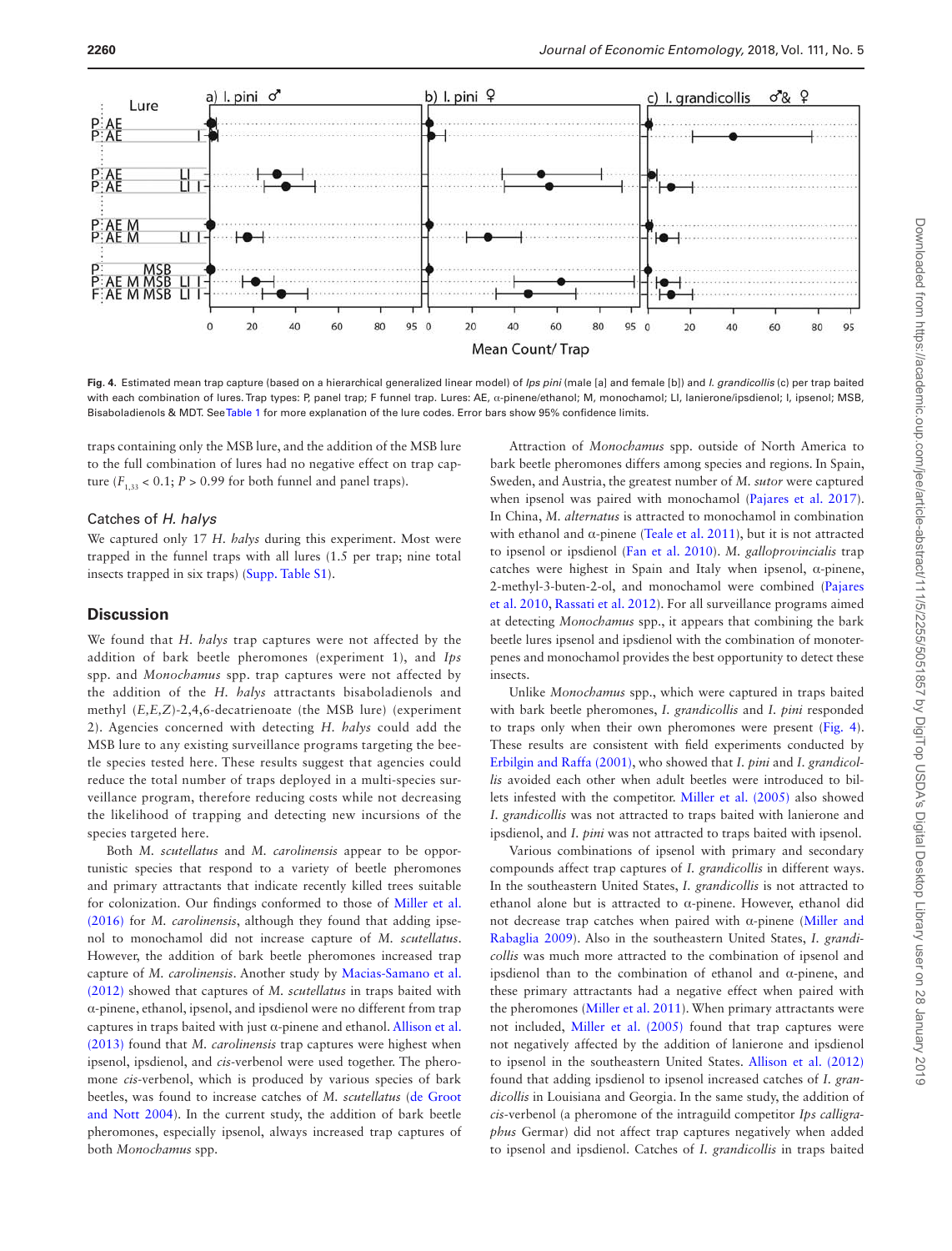with monochamol, α-pinene, and ipsenol were similar to catches in traps baited with just α-pinene and ipsenol in Michigan, Georgia and South Carolina ([Miller et al. 2016\)](#page-8-21). Our present study contrasts with previous work in one way: we observed reduced trap capture of *I. grandicollis* when ipsdienol and lanierone were added to ethanol, α-pinene and ipsenol. However, no additional negative effects were observed when monochamol or the mix of bisaboladienols and methyl (*E,E,Z*)-2,4,6-decatrienoate were added. Although the full combination of lures did not catch the greatest number of *I. grandicollis*, they could still be detected in traps with the full complement of lures used in a surveillance program.

The effect of primary attractants on *I. pini* trap capture varies between geographic areas and is affected by release rates [\(Lanier](#page-7-23)  [et al. 1972,](#page-7-23) [Miller et al. 1997\)](#page-8-25). In this study, we found that male and female *I. pini* were not attracted to traps baited with α-pinene, ethanol and ipsenol, but were attracted to traps baited with α-pinene, ethanol, ipsdienol, and lanierone. In British Columbia, Canada, the monoterpene ß-phellandrene synergized attraction of *I. pini* to the pheromone ipsdienol more than other monoterpenes (3-carene, ßpinene, limonene, α-pinene, myrcene, and terpinolene) [\(Miller and](#page-8-36)  [Borden 1990](#page-8-36)). In Wisconsin, [Erbilgin and Raffa \(2000\)](#page-7-34) found that the addition of 3-carene to ipsdienol-baited traps increased catches of *I. pini* more than (-)-α-pinene, (+)-α-pinene, ß-pinene, and myrcene. These studies highlight that a wide array of different monoterpenes could be considered further for implementation into a multi-lure surveillance program for more robust detection.

Responses of *I. pini* to lanierone varies geographically in North America. For example, when ipsenol was paired with ipsdienol in North Carolina, a negative *I. pini* response was observed, but the addition of lanierone offset this effect ([Miller et al. 2005](#page-8-28)). However, another study in Wisconsin revealed no negative response of *I. pini* trap capture from the pairing of ipsenol and ipsdienol without lanierone [\(Ayres et al. 2001\)](#page-7-35). Also in Wisconsin, [Aukema et al. \(2000\)](#page-6-2) found that *I. pini* was not attracted to the enantiomeric composition of 3% (+) / 97% (-) ipsdienol when lanierone was absent; the addition of lanierone increased catches of *I. pini* with all ipsdienol enantiomeric ratios in the same study. The geographic variation in the effects of lanierone on trap captures of *I. pini* was exemplified by the findings of [Miller et al. \(1997\)](#page-8-25) who showed a synergistic response in *I. pini* catch in traps in eastern populations, but less so in western populations. Because of this geographic variation, we suggest using racemic blends of both ipsdienol and ipsenol in surveillance programs based on our results from experiment 2.

Bark beetle semiochemicals had no negative effect on trap capture of *H. halys* in experiment 1, and all *H. halys* captured in experiment 2 occurred in traps with all lures present. The high capture rate of *H. halys* adults by traps placed in open space rather than touching foliage (experiment 1) indicates that the modified panel trap is a viable surveillance tool for this insect, especially when placed away from foliage in open space. The relatively low capture of *H. halys* nymphs in experiment 1 reflects the trapping time period (October and November) when abundance of immature *H. halys* declines [\(Khrimiam et al. 2008](#page-7-20)). This study revealed how mobile immature *H. halys* are by their ability to climb across limbs and down ropes to find their way into suspended traps. Their ability to walk significant distances has previously been documented elsewhere ([Lee et al.](#page-7-36)  [2014](#page-7-36)). Experiment 2 was conducted early in the season (May and June) and low abundance of *H. halys* captured in traps confirms that lures for adult *H. halys* are not particularly attractive at this time and that nymphs were not yet present ([Leskey et al. 2013](#page-7-37)). Nevertheless, our observation in experiment 2 that the majority of *H. halys* were found in funnel traps with all lures combined suggests

that further research needs to be conducted to compare the efficacy of these traps with those of the standard pyramid and panel traps typically used to monitor this insect [\(Leskey et al. 2015](#page-7-38)). Regardless, pheromone-based monitoring for *H. halys* has been tested in its native host range, demonstrating its usefulness for surveillance programs [\(Morrison III et al. 2017](#page-8-37)).

Although we used only panel and funnel traps in the experiment, a range of other surveillance traps are available. [Dodds et al. \(2015\)](#page-7-25) compared funnel traps, intercept panel traps and an aerial canopy malaise trap (i.e., a SLAM trap) and found that the SLAM trap was the most effective at capturing Cerambycidae. Here, we found that funnel and modified-panel traps paired with all lures captured about the same number of bark beetles and longhorn beetles, a similar result to that in [Miller et al. \(2013b\)](#page-8-38) and [Kerr et al. \(2017\).](#page-7-39) Other studies have found that panel traps capture more Cerambycidae [\(Graham et al. 2012](#page-7-40)). Further research could compare the standard surveillance traps (i.e., panel and funnel traps) against nontraditional traps (e.g., SLAM traps) for their efficiency in capturing many species across different orders.

Our results provide evidence that the compounds α-pinene, ethanol, ipsenol, lanierone, ipsdienol, monochamol, and a mix of bisaboladienols and methyl (*E,E,Z*)-2,4,6-decatrienoate could be used in combination to simultaneously monitor for *Ips* spp., *Monochamus* spp. and *H. halys*, increasing the efficiency of current surveillance programs. Although not measured here, this range of lures is also likely to detect a wider range of bark and wood-boring beetles, adding further benefits to this surveillance tool. However, further research should be conducted on the deterrent or attractive effects of these lures before any recommendation is given for any additional genus or species. A range of additional primary and secondary compounds exist; therefore, future research could focus on how additional compounds interact with the compounds tested here, to reduce costs further and increase detection capabilities.

## **Supplementary Data**

Supplementary data are available at *Journal of Economic Entomology* online.

#### **Acknowledgments**

Thanks to Eugene Luzader, Laura Blackburn, Matt Riek, and Sara De Sitter for assistance with collecting insects and maintaining insect traps. This project was funded by the New Zealand Ministry for Primary Industries (RFP 16211) and MBIE core funding to Scion and Plant and Food Research via the Better Border Biosecurity Collaboration ([http://www.b3nz.org\)](http://www.b3nz.org). E.G.B., K.D.C., A.M.L., L.D.S., D.R.M., P.W.S., and R.C.B. designed the experiment. K.D.C., A.M.L., E.G.B., and P.W.S. conducted the field experiment. R.C.B. analyzed the data. All authors contributed to, and approved, the manuscript.

#### **References Cited**

- <span id="page-6-0"></span>**Allison, J. D., J. L. McKenney, D. R. Miller, and M. L. Gimmel**. **2012**. Role of ipsdienol, ipsenol, and cis-verbenol in chemical ecology of *Ips avulsus*, *Ips calligraphus*, and *Ips grandicollis* (Coleoptera: Curculionidae: Scolytinae). J. Econ. Entomol. 105: 923–929.
- <span id="page-6-1"></span>**Allison, J. D., J. L. McKenney, D. R. Miller, and M. L. Gimmel. 2013**. Kairomonal responses of natural enemies and associates of the southern *Ips* (Coleoptera: Curculionidae: Scolytinae) to ipsdienol, ipsenol and *cis*verbenol. J. Insect. Behav. 26: 321–335.
- <span id="page-6-2"></span>**Aukema, B. H., D. L. Dahlsten, and K. F. Raffa. 2000**. Inproved population monitoring of bark beetles and predators by incorporating disparate behavioral responses to semiochemicals. Environ. Entomol. 29: 618–629.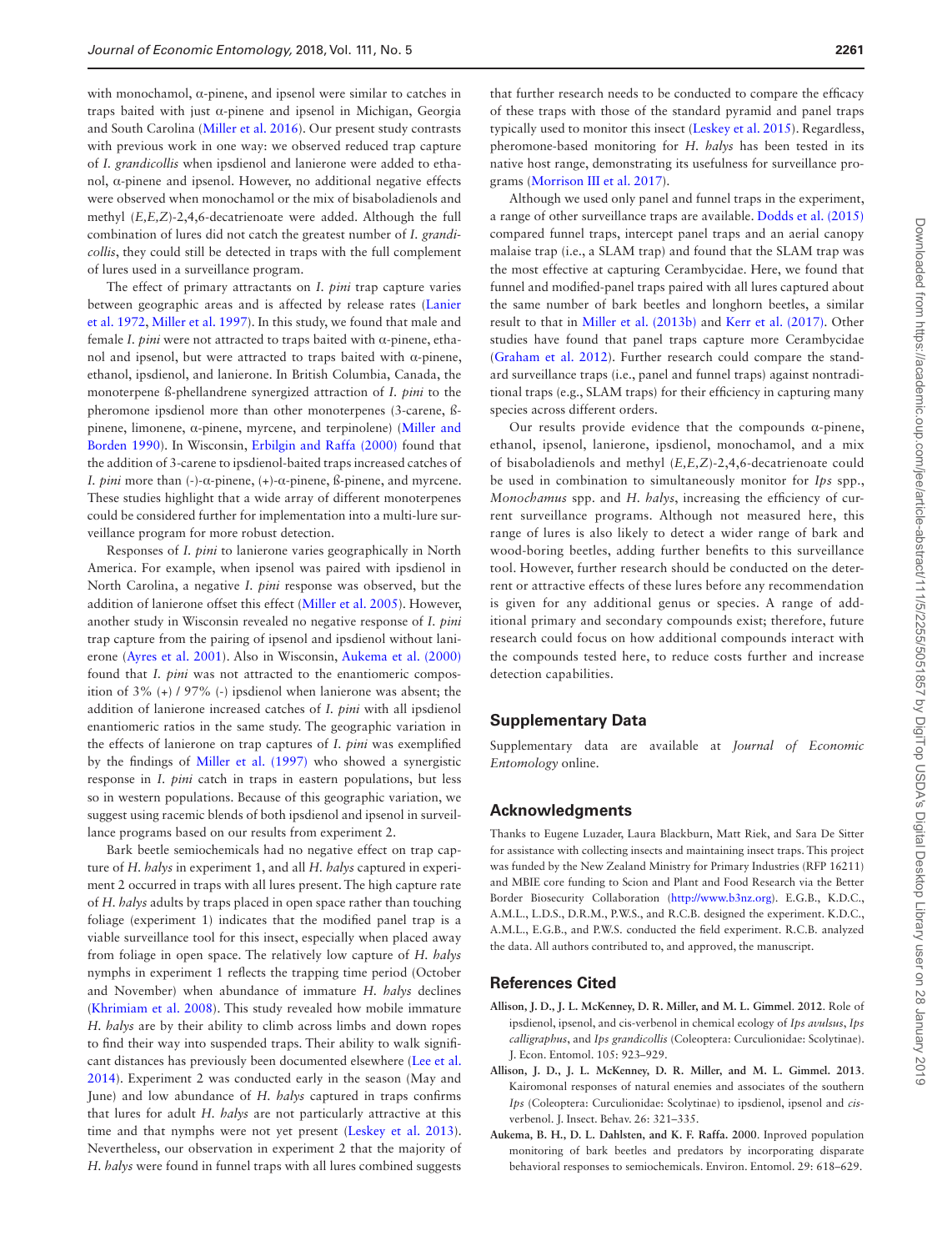- <span id="page-7-3"></span>**Aukema, J. E., D. G. McCullough, B. Von Holle, A. M. Liebhold, K. Britton, and S. J. Frankel. 2010**. Historical accumulation of nonindigenous forest pests in the continental United States. Bioscience 60: 886–897.
- <span id="page-7-35"></span>**Ayres, B. D., M. P. Ayres, M. D. Abrahamson, and S. A. Teale**. **2001**. Resource partitioning and overlap in three sympatric species of *Ips* bark beetles (Coleoptera: Scolytidae). Oecologia 128: 443–453.
- <span id="page-7-16"></span>**Bergmann, E. J., P. D. Venugopal, H. M. Martinson, M. J. Raupp, and P. M. Shrewsbury**. **2016**. Host Plant Use by the Invasive *Halyomorpha halys* (Stål) on Woody Ornamental Trees and Shrubs. PLoS One. 11: e0149975.
- <span id="page-7-10"></span>**Blackburn, L., R. Epanchin-Niell, A. Thompson, and A. Liebhold. 2016**. Predicting costs of alien species surveillance across varying transportation networks. J. Appl. Ecol. 54: 225–233.
- <span id="page-7-8"></span>**Bogich, T. L., A. M. Liebhold, and K. Shea. 2008**. To sample or eradicate? A cost minimization model for monitoring and managing an invasive species. J. Appl. Ecol. 45: 1134–1142.
- <span id="page-7-2"></span>**Brockerhoff, E. G., and A. M. Liebhold. 2017**. Ecology of forest insect invasions. Biol. Invasions. 19: 3141–3159. doi:10.1007/s10530-017-1514-1
- <span id="page-7-12"></span>**Brockerhoff, E. G., D. C. Jones, M. O. Kimberley, D. M. Suckling, and T. Donaldson. 2006**. Nationwide survey for invasive wood-boring and bark beetles (Coleoptera) using traps baited with pheromones and kairomones. For. Ecol. Manage. 228: 234–240.
- <span id="page-7-9"></span>**Brockerhoff, E. G., A. M. Liebhold, B. Richardson, and D. M. Suckling. 2010**. Eradication of invasive forest insects: Concepts, methods, costs and benefits. NZ J. For. Sci. 40: S117–S135.
- <span id="page-7-13"></span>**Brockerhoff, E. G., D. M. Suckling, A. Roques, H. Jactel, M. Branco, A. M. Twidle, V. C. Mastro, and M. O. Kimberley**. **2013**. Improving the efficiency of lepidopteran pest detection and surveillance: constraints and opportunities for multiple-species trapping. J. Chem. Ecol. 39: 50–58.
- <span id="page-7-4"></span>**Brockerhoff, E. G., M. Kimberley, A. M. Liebhold, R. A. Haack, and J. F. Cavey**. **2014**. Predicting how altering propagule pressure changes establishment rates of biological invaders across species pools. Ecology 95: 594–601.
- <span id="page-7-17"></span>**Commonwealth of Australia**. **2015**. Brown marmorated stink bug: emergency measures for break bulk and containerised vehicles, machinery, automotive parts and tyres [Internet]. [http://www.agriculture.gov.au/import/](http://www.agriculture.gov.au/import/industry-advice/ian/15/03-2015) [industry-advice/ian/15/03-2015.](http://www.agriculture.gov.au/import/industry-advice/ian/15/03-2015)
- <span id="page-7-27"></span>**CycSoftware**. **2009**. CycDesigN 4.0 A package for the computer generation of experimental designs. Version 4.0, CycSoftware Ltd, Hamilton, New Zealand.
- <span id="page-7-24"></span>**Dodds, K. J., G. D. Dubois, and E. R. Hoebeke**. **2010**. Trap type, lure placement, and habitat effects on Cerambycidae and Scolytinae (Coleoptera) catches in the Northeastern United States. J. Econ. Entomol. 103: 698–707.
- <span id="page-7-25"></span>**Dodds, K. J., J. D. Allison, D. R. Miller, R. P. Hanavan, and J. Sweeney. 2015**. Considering species richness and rarity when selecting optimal suvery traps: comparisons of semiochemical baited flight intercept traps for Carambycidae in eastern North America. Agric. For. Entomol. 17: 36–47.
- <span id="page-7-14"></span>**Dwinell, L. D. 1997**. The pinewood nematode: regulation and mitigation. Annu. Rev. Phytopathol. 35: 153–166.
- <span id="page-7-11"></span>**Epanchin-Niell, R. S., E. G. Brockerhoff, J. M. Kean, and J. A. Turner**. **2014**. Designing cost-efficient surveillance for early detection and control of multiple biological invaders. Ecol. Appl. 24: 1258–1274.
- <span id="page-7-34"></span>**Erbilgin, N., and K. R. Raffa. 2000**. Opposing effects of host monoterpenes on responses by two sympatric species of bark beetles to their aggregation pheromones. J. Chem. Ecol. 26: 2527–2548.
- <span id="page-7-33"></span>**Erbilgin, N., and K. F. Raffa. 2001**. Modulation of predator attraction to pheromones of two prey species by stereochemistry of plant volatiles. Oecologia 127: 444–453.
- <span id="page-7-32"></span>**Fan, J. T., D. R. Miller, L. W. Zhang, and J. H. Sun. 2010**. Effects of bark beetle pheromones on the attraction of *Monochamus alternatus* to pine volatiles. Insect Sci. 17: 553–556.
- <span id="page-7-22"></span>**Fierke, M. K., D. D. Skabeikis, J. G. Millar, S. A. Teale, J. S. McElfresh, and L. M. Hanks**. **2012**. Identification of a male-produced aggregation pheromone for *Monochamus scutellatus scutellatus* and an attractant for the congener *Monochamus notatus* (Coleoptera: Cerambycidae). J. Econ. Entomol. 105: 2029–2034.
- <span id="page-7-28"></span>**GenStat Committee**. **2014**. The guide to the GenStat® command language (Release 17). VSN International, Hemel Hempstead, Hertfordshire, United Kingdom.
- <span id="page-7-40"></span>**Graham, E. E., T. M. Poland, D. G. McCullough, and J. G. Millar**. **2012**. A comparison of trap type and height for capturing cerambycid beetles (Coleoptera). J. Econ. Entomol. 105: 837–846.
- <span id="page-7-31"></span>**de Groot, P., and R. W. Nott. 2004**. Response of the whitespotted sawyer beetle, *Monochamus s. scutellatus*, and associated woodborers to pheromones of some *Ips* and *Dendroctonus* bark beetles. J. Appl. Entomol. 128: 483–487.
- <span id="page-7-7"></span>**Haack, R. A., K. O. Britton, E. G. Brockerhoff, J. F. Cavey, L. J. Garrett, M. Kimberley, F. Lowenstein, A. Nuding, L. J. Olson, J. Turner**, **et al. 2014**. Effectiveness of the International Phytosanitary Standard ISPM No. 15 on reducing wood borer infestation rates in wood packaging material entering the United States. PLoS One. 9: e96611.
- <span id="page-7-21"></span>**Hanks, L. M., J. G. Millar, J. A. Mongold-Diers, J. C. Wong, L. R. Meier, P. F. Reagel, and R. G. Mitchell. 2012**. Using blends of cerambycid beetle pheromones and host plant volatiles to simultaneously attract a diversity of cerambycid species. Can. J. For. Res. 42: 1050–1059.
- <span id="page-7-1"></span>**Hulme, P. E. 2009**. Trade, transport and trouble: managing invasive species pathways in an era of globalization. J. Appl. Ecol. 46: 10–18.
- <span id="page-7-26"></span>**John, J. K., and E. R. Williams. 1995**. Cyclic and computer generated designs. 2nd ed. CRC Press, New York, NY.
- <span id="page-7-30"></span>**Kenward, M. G., and J. H. Roger. 1997**. Small sample inference for fixed effects from restricted maximum likelihood. Biometrics 53: 983–997.
- <span id="page-7-39"></span>**Kerr, J. L., D. Kelly, M. K. Bader, and E. G. Brockerhoff**. **2017**. Olfactory cues, visual cues, and semiochemical diversity interact during host location by invasive forest beetles. J. Chem. Ecol. 43: 17–25.
- <span id="page-7-20"></span>**Khrimian, A., P. W. Shearer, A. Zhang, G. C. Hamilton, and J. R. Aldrich**. **2008**. Field trapping of the invasive brown marmorated stink bug, *Halyomorpha halys*, with geometric isomers of methyl 2,4,6-decatrienoate. J. Agric. Food Chem. 56: 197–203.
- <span id="page-7-18"></span>**Khrimian, A., J. R. Aldrich, A. Zhang, T. C. Leskey, and D. C. Weber. 2014a**. Compositions and methods to attract the brown marmorated stink bug (BMSB), *Halyomorpha halys*. U.S. Patent 9,451,771.
- <span id="page-7-19"></span>**Khrimian, A., A. Zhang, D. C. Weber, H. Y. Ho, J. R. Aldrich, K. E. Vermillion, M. A. Siegler, S. Shirali, F. Guzman, and T. C. Leskey**. **2014b**. Discovery of the aggregation pheromone of the brown marmorated stink bug (*Halyomorpha halys*) through the creation of stereoisomeric libraries of 1-bisabolen-3-ols. J. Nat. Prod. 77: 1708–1717.
- <span id="page-7-23"></span>**Lanier, G. N., M. C. Birch, R. F. Schmitz, and M. M. Furniss. 1972**. Pheromones of *Ips pini* (Coleoptera: Scolytidae): variation in response among three populations. Can. Entomol. 104: 1917–1923.
- <span id="page-7-29"></span>**Lee, Y., J. A. Nelder, and Y. Pawitan. 2006**. Generalized linear models with random effect: unified analysis via H-likelihood. Chapman and Hall/CRC, Boca Raton, Florida.
- <span id="page-7-36"></span>**Lee, D-H., A. L. Nielsen, and T. C. Leskey. 2014**. Dispersal capacity and behavior of nymphal stages of *Halyomorpha halys* (Hemiptera: Pentatomidae) evaluated under laboratory and field conditions. J. Insect. Behav. 27: 639–651.
- <span id="page-7-15"></span>**Leskey, T. C., B. D. Short, B. R. Butler, and S. E. Wright. 2012**. Impact of the invasive brown marmorated stink but, *Halyomorpha halys* (Stål), in mid-Atlantic tree fruit orchards in the United States: case studies of commercial management. Psyche. doi:10.1155/2012/535062.
- <span id="page-7-37"></span>**Leskey, T. C., G. C. Hamilton, D. J. Biddinger, M. L. Buffington, C. Dieckhoff, G. P. Dively, H. Fraser, T. Gariepy, C. Hedstrom, D. A. Herbert, et al. 2013**. Datasheet for *Halyomorpha halys* (Stål) (Hemiptera: Pentatomidae). CABI Crop Protection Compendium and Invasive Species Compendium. [http://](http://www.cabi.org/isc/datasheet/27377) [www.cabi.org/isc/datasheet/27377](http://www.cabi.org/isc/datasheet/27377).
- <span id="page-7-38"></span>**Leskey, T. C., A. Agnello, J. C. Bergh, G. P. Dively, G. C. Hamilton, P. Jentsch, A. Khrimian, G. Krawczyk, T. P. Kuhar, D. H. Lee**, **et al. 2015**. Attraction of the invasive *Halyomorpha halys* (Hemiptera: Pentatomidae) to traps baited with semiochemical stimuli across the United States. Environ. Entomol. 44: 746–756.
- <span id="page-7-0"></span>**Levine, J. M., and C. M. D'Antonio. 2003**. Forecasting biological invasions with increasing international trade. Cons. Biol. 17: 322–326.
- <span id="page-7-6"></span>**Liebhold, A. M., E. G. Brockerhoff, L. J. Garrett, J. L. Parke, and K. O. Britton. 2012**. Live plant imports: the major pathway for forest insect and pathogen invasions of the US. Front. Ecol. Environ. 10: 135–143.
- <span id="page-7-5"></span>**Liebhold, A. M., T. Yamanaka, A. Roques, S. Augustin, S. L. Chown, E. G., Brockerhoff, and P. Pyšek. 2016a**. Global compositional variation among